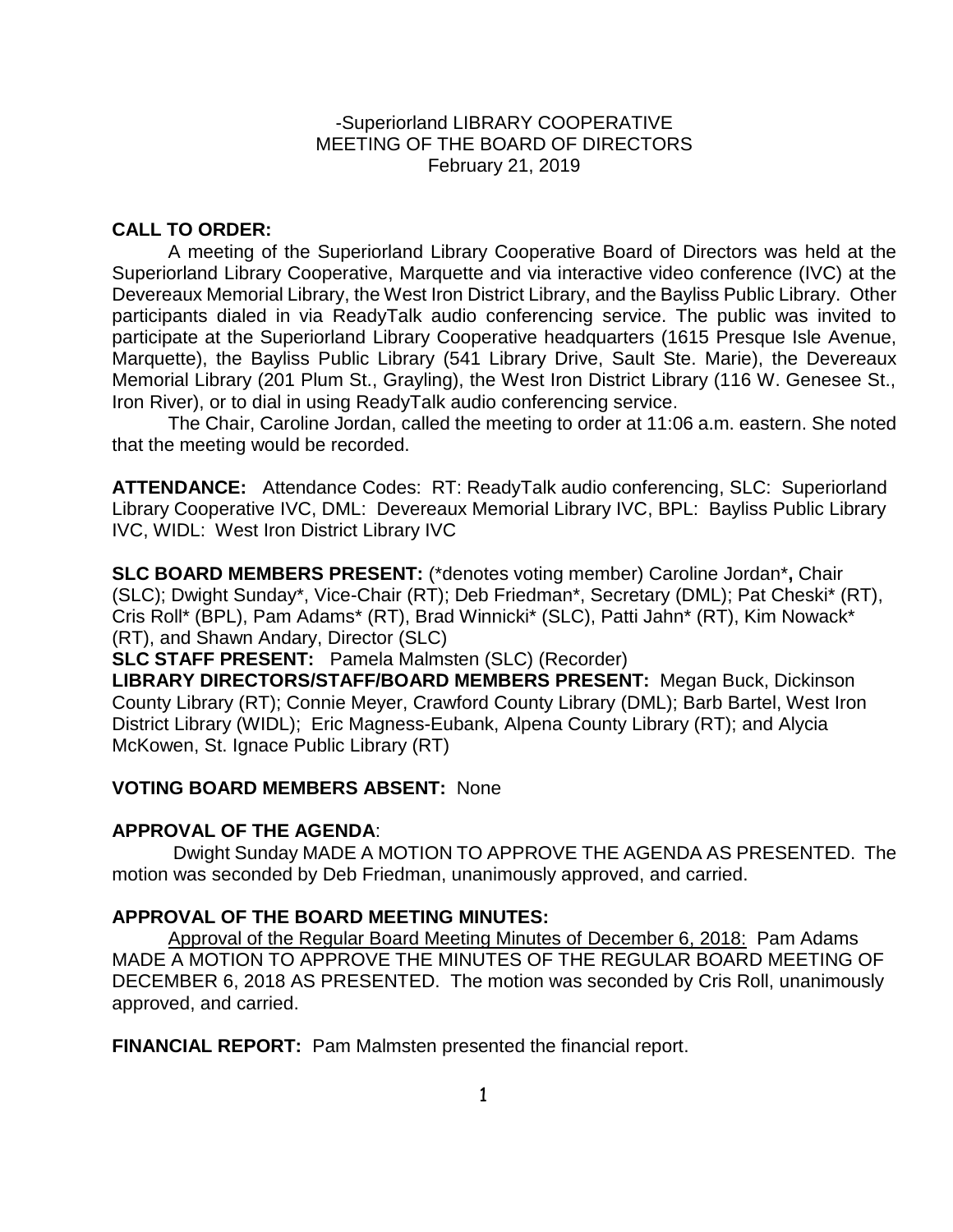Approval of SLC Financial Audit as of September 30, 2018: The financial audit for the year ended September 30, 2018 was e-mailed to Board members and library directors in advance of the meeting; it is also posted on SLC's web site.

Pam referred to page 33 of the audit: the Statement of Revenues, Expenditures, and Changes in Fund Balance—Budget and Actual. This report compares actual revenues and expenditures with the budgeted line item figures. The bottom lines of the report show SLC's fund balance at the beginning of FY 2018 (\$701,035) and at the end of the year (\$682,006). At year-end SLC had an actual net loss of \$19,029, but the projected (budgeted) net loss was \$51,483. The \$19,029 net loss was due to a large lump sum (\$51,085) payment that the Board voted to pay to SLC's MERS Defined Benefit retirement plan Surplus Division in order to reduce SLC's unfunded pension liability.

The Schedule of Revenues, Expenditures, and Changes in Fund Balance (pages 35 and 36 of the audit) breaks down all of the revenues and expenses by class. On October 1, 2018, the General Fund Unrestricted Fund Balance was \$664,984; at yearend, the General Fund showed a net loss of \$13,534 resulting in a General Unrestricted Fund Balance total of \$\$651,450.

Dwight Sunday MADE A MOTION TO APPROVE THE SLC FINANCIAL AUDIT FOR THE YEAR ENDED SEPTEMBER 30, 2018 AS PRESENTED. The motion was seconded by Pat Cheski, unanimously approved, and carried.

December 2018 and January 2019 Cash Disbursements:

*December*: A payment of \$6,299.67 to Recorded Books (account 3-959.3) was for SLC's contribution to the group shared digital magazine subscription and content. Participating libraries were billed a total of \$16,830 (account 4-959.3). Also in rebilled items (account 4-959.6), the payment of \$3,246.65 to Quest Software was for the AppAssure PC backup software subscription renewal.

Total December disbursements: \$82,176.40.

*January:* In account 3-865, the payment of \$2,500 to the Mideastern Michigan Library Cooperative was for SLC's contribution to the upcoming "Small Libraries, BIG Impact" Conference coming up on April 29 and 30<sup>th.</sup> This conference is sponsored by the Michigan Cooperative Directors Association.

Total January disbursements: \$68,371.53.

Deb Friedman MADE A MOTION TO APPROVE DECEMBER 2018 CASH DISBURSEMENTS OF \$82,176.40 AND JANUARY 2019 CASH DISBURSMENTS OF \$68,371.53. The motion was seconded by Cris Roll, unanimously approved, and carried.

Year to Date Reports as of 01/31/2019:

*Revenues:* The first 50% state aid payment (\$139,075) has been received.

*Expenses*: Some items, particularly salary costs, are over the 4/12 budget figure. This is mostly due to some staffing changes that were not included in the original budget.

Total YTD revenues as of 01/31/2019: \$272,822

Total YTD expenses as of 01/31/2019: \$297,597

Pam Adams made a MOTION TO APPROVE THE YEAR-TO-DATE EXPENSE AND REVENUE REPORTS AS OF JANUARY 31, 2019 [with total revenues of \$272,822 and total expenses of \$297,597]. The motion was seconded by Cris Roll, unanimously approved, and carried.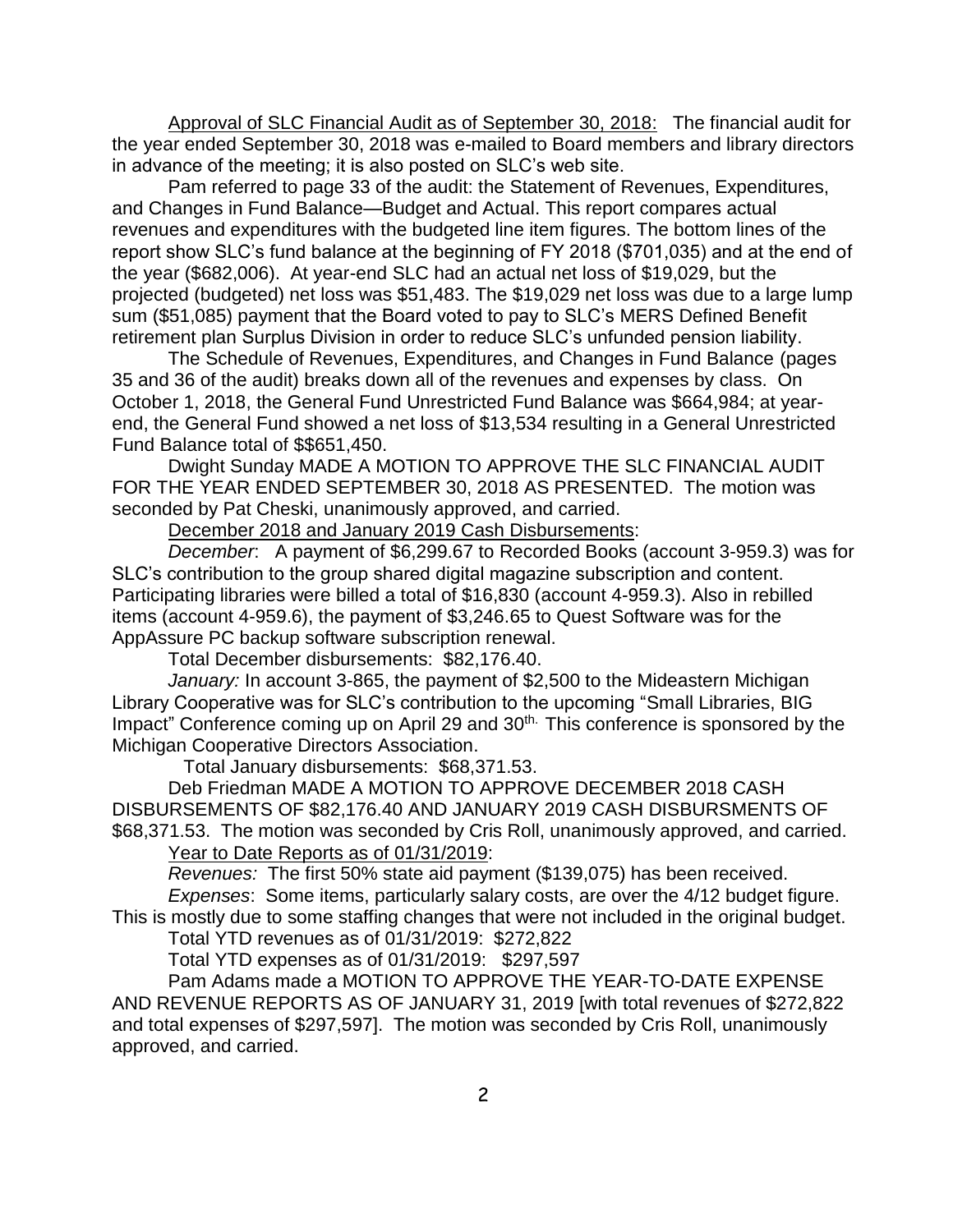Balance sheet as of January 31, 2019: The balance sheet as of January 31, 2019 showed total Assets of \$806,040.40 and total Liabilities plus Fund Balances of \$806,040.40.

Dwight Sunday MADE A MOTION TO APPROVE THE BALANCE SHEET AS OF 01/31/2019 [with total assets of \$806,040.40 and total liabilities plus fund balances of \$806,040.40]. The motion was seconded by Pat Cheski, unanimously approved, and carried.

### FY 2018/2019 Proposed Budget Revision:

**OVERVIEW**: Budget documents, including proposed budget revision spreadsheets and a detailed narrative, were e-mailed to the Board and member library directors in advance of the meeting. Pam Malmsten summarized the proposed changes.

Total revenues in the proposed revised FY 2019 budget were \$857,492 and total expenses were \$894,520, resulting in a projected deficit of \$37,028. Revenues and expenses included \$55,000 in fund balance transfers, which were approved by the Board on 9/6/2018. If approved, the additional \$37,028 deficit, along with the previously approved fund balance transfers—a total of \$92,028—would be covered by the unrestricted fund balance. SLC's current unrestricted fund balance total as of 9/30/2018 was \$651,450. According to SLC's fund balance policy, SLC is required to maintain an unrestricted fund balance of the average of three years of state aid. The average of the last 3 years of state aid (including the current fiscal year) is \$392,016.46. If the deficit plus the previously approved fund balance transfer is as projected at the end of FY 2019, the unrestricted general fund balance will be \$559,422. Pam Malmsten explained that about \$46,488 in increased expenses for FY 2019 are one-time expenses for additional personnel costs that will not be included in future budgets.

**REVENUES**: Additional revenues included about \$2,000 for UPRLC ALS (Automated Library Services) contracted services.

# **EXPENSES:**

Personnel**:** Revisions included adjusting salary and benefit costs for the Network Administrator, Luke Bowers, and adding about two and a half months of additional salary costs for the former Network Administrator, Jean Montgomery. A Technology Assistant, Elijah Donnell, was hired in December. The Technology Assistant position was changed to a part-time (24 hour per week) position. This 24 hour/week position has no benefits except the 9% MERS DC plan employer contribution. Additional salary costs related to the Director position were added to the budget. A temporary Acting Director, Suzanne Dees, was hired to fill the Director position while Shawn Andary was on Family Medical Leave Act (FMLA) approved leave. Shawn has been working part-time—20 hours per week—since early January; this salary and benefit reduction partially offsets the additional costs related to the Acting Director positon. Shawn anticipates returning to work full-time on March 4, 2019.

Other Line Item Adjustments: The MERS Defined Benefit (DB) plan monthly flat fee was increased from \$2,146 per month to \$2,356 per month. The monthly DB plan cost was increased when SLC closed its Defined Benefit pension plan and opened a Defined Contribution plan. This change resulted a total increase of \$2,520 for the year. The computer supplies line item was also revised. The original budget included \$10,000 for the replacement of two servers at \$5,000 each, however it was decided that one of the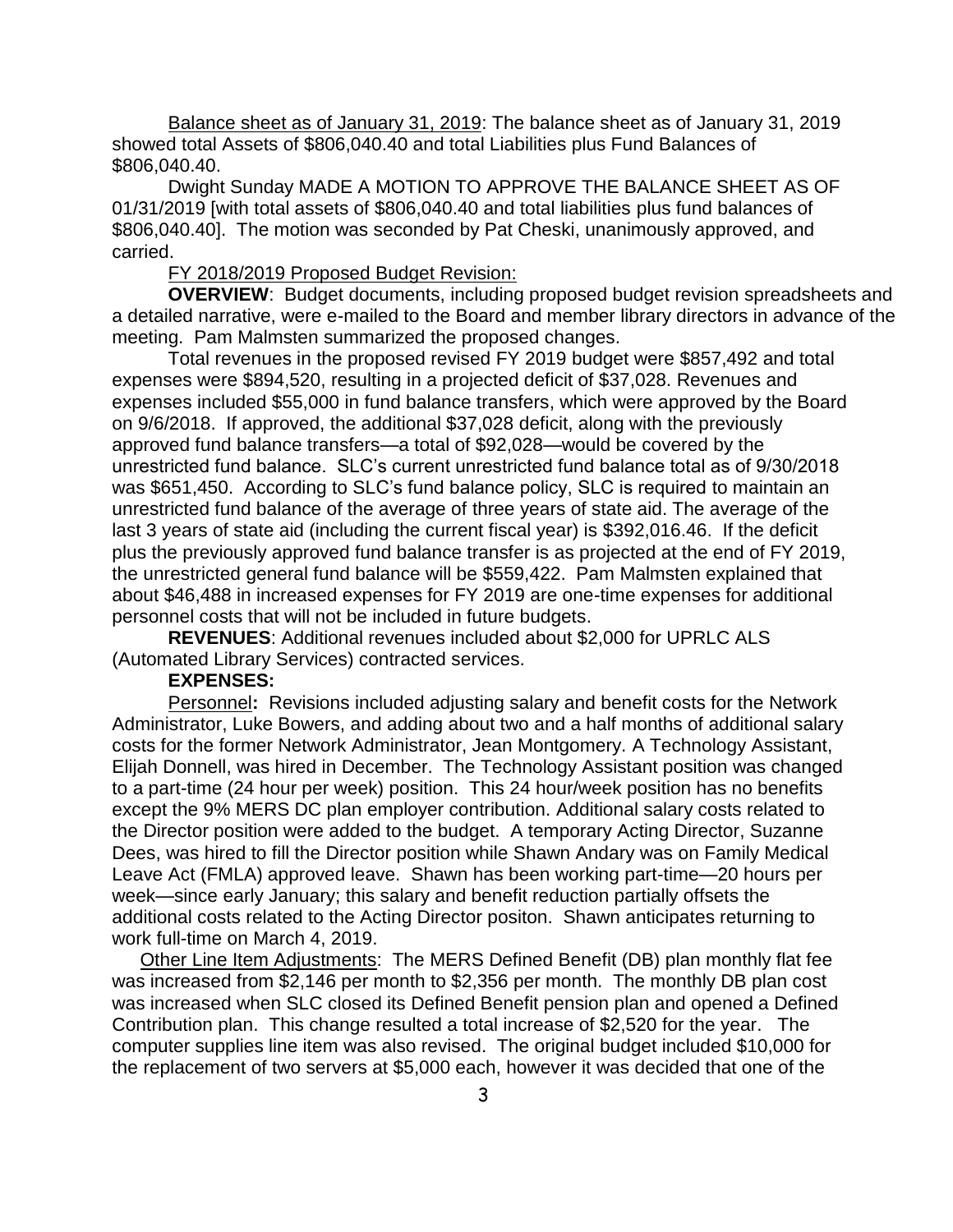servers, the AppAssure server, would not likely have to be replaced this year. A SLC subsidy of \$1,200 for member libraries' OpenDNS web filtering software was added to the computer supplies line item. The electronic subscriptions line item was adjusted; the SLC subsidy for Recorded Books digital magazines was reduced from \$7,600 to \$6,300 since the actual cost of magazine content was less than originally budgeted.

### **SUMMARY:**

TOTAL PROJECTED EXPENSES: \$894,520 TOTAL PROJECTED REVENUES: \$857,492 TOTAL PROJECTED DEFICIT AND FUND BALANCE TRANSFERS: \$92,028 General Unrestricted Fund Balance on 10/01/2018: \$651,450 Total Projected Unrestricted Fund Balance on 10/01/2019: \$559,422 Brad Winnincki MADE A MOTION TO APPROVE THE FY 2018/2019 BUDGET

REVISION AS PRESENTED. The motion was seconded by Pam Adams, unanimously approved, and carried.

Discussion: Pat Cheski thanked Pam Malmsten and Shawn Andary for their hard work in working on the budget.

**PUBLIC PARTICIPATION**: Megan Buck commented that she is happy that Shawn is back at work.

**DIRECTOR'S REPORT:** Shawn Andary presented the Director's Report.

**Leave Time**: Shawn thanked the board for allowing her to take FMLA leave time. She is very happy to be back at work and has been working part time with Suzanne in January and February. She said that Suzanne's mentorship has been invaluable, and she feels that she is in a much better position to assist SLC's member libraries as a result. **Changes at Member Libraries** 

- Wakefield Public Library Library Director Denise Engel retired from the Wakefield Public Library at the end of January; Joel Laessig is the new director.
- Crystal Falls Library Director Mary Jean Thoreson will be retiring on June 1, 2019. The Crystal Falls District Library Board has established a search committee and is in the early stages of posting the library director position. Shawn and Suzanne are working with the search committee and have gathered information such as a timeline, sample job descriptions, and sample interview questions; this information can be used to make the process easier not only for Crystal Falls, but for other member libraries as well. Superiorland's "AccurateNow" account can also be used for background checks.

**State Aid** - The deadline for state aid reports was February 1, 2019 and indirect state aid payments should be coming in soon. The McMillan Township Library was the only Superiorland Library Cooperative library that did not make the deadline. McMillan staff was unable to gather the necessary financial information to complete the state aid report, and additionally had unexpected closures that made it difficult for staff to access the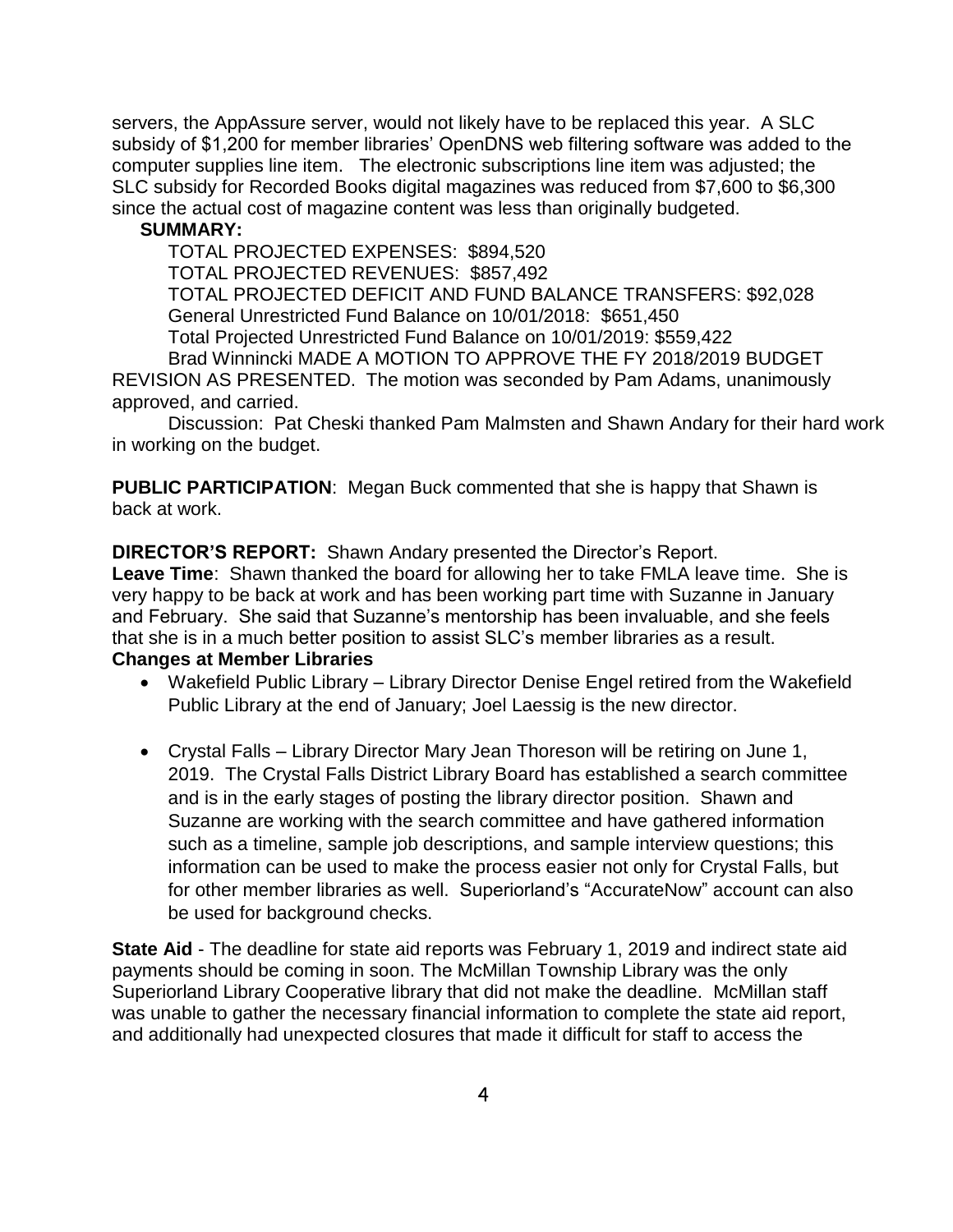library. The Cooperative will bill McMillan for their indirect state aid and will make an effort to ensure that next year goes much more smoothly.

**Building Improvements** – Suzanne put together a Request for Proposals (RFP) for the replacement of the Cooperative's exterior doors. Shawn has received proposals from Northern Awning, Closner, and the Window Store for both aluminum and steel doors. The best price by far was from the Window Store, and SLC staff have been following up with them. Luke Bowers, Shawn, and Suzanne plan to visit the Window Store next week, and hopefully, the new doors will be installed soon. The money for the building improvements will come out of the \$10,000 that was set aside in the budget for capital improvements.

**Mini-Rural Conference** – The conference has been renamed *Small Libraries, Big*  **Impact,** and it will be held on April 29 and 30 at the Treetops resort in Gaylord. The six cooperatives that are sponsoring the conference will have the first chance to register for 40 spots before registration is open to all. The Library of Michigan is also helping to sponsor the conference. Superiorland Library Cooperative has made a \$250 stipend available for one individual from each member library to attend the conference.

**MLA (Michigan Library Association) Health Insurance Consortium** – The MLA Health Consortium is finally up and running and offers 20 health plans. The quote is free and other libraries have been realizing a good savings. SLC staff is working on obtaining some quotes for Superiorland to determine if switching to an MLA plan could result in reduced costs for a plan with a similar level of deductibles and coverage.

**OverDrive Reciprocal Borrowing Pilot** between the Lakeland Library Cooperative and Midwest Collaborative for Library Services (MCLS) is going well with only a few "hiccups." It appears that Superiorland's OverDrive group will have the option of joining at some point in the future, and there should be no additional charge to members. This initiative is similar to MeLCat for eBooks and downloadable audiobooks.

**Complete Census Count in 2020 –** There will be a complete census taken for 2020, and funding for the Cooperative and its member libraries could be significantly impacted by the results. There is some concern that the population could be under-reported, especially in more rural areas. The Cooperative Directors, the Library of Michigan, MLA, and other associations are very aware of this issue and will try to ensure that accurate population counts are achieved.

**The Institute of Museum and Library Services (IMLS)** is funded through 2025 so the survival of the organization is assured. The amount of funding that IMLS will receive is still unknown however. IMLS will be making a push for \$1 per capita funding.

**Great Lakes Talking Books** Lynne Buckland-Brown and Jeremy Morelock worked with a narrator to record Cully Gage's "A Love Affair with the U.P." The recording has been sent to Lansing to be finalized and converted to the proper format so that GLTB and other NLS patrons can listen to it. Lynne is hoping that this is the first of many recordings and staff is looking at possibly purchasing a small recording booth to minimize background noise during the recording process. The booth would be purchased using funds from the Victoria Wolf bequest.

**2017 Michigan Library Trustees Manuals** were obtained at the New Directors Workshop in the fall, and copies will be sent out to board members who did not attend the meeting at Superiorland.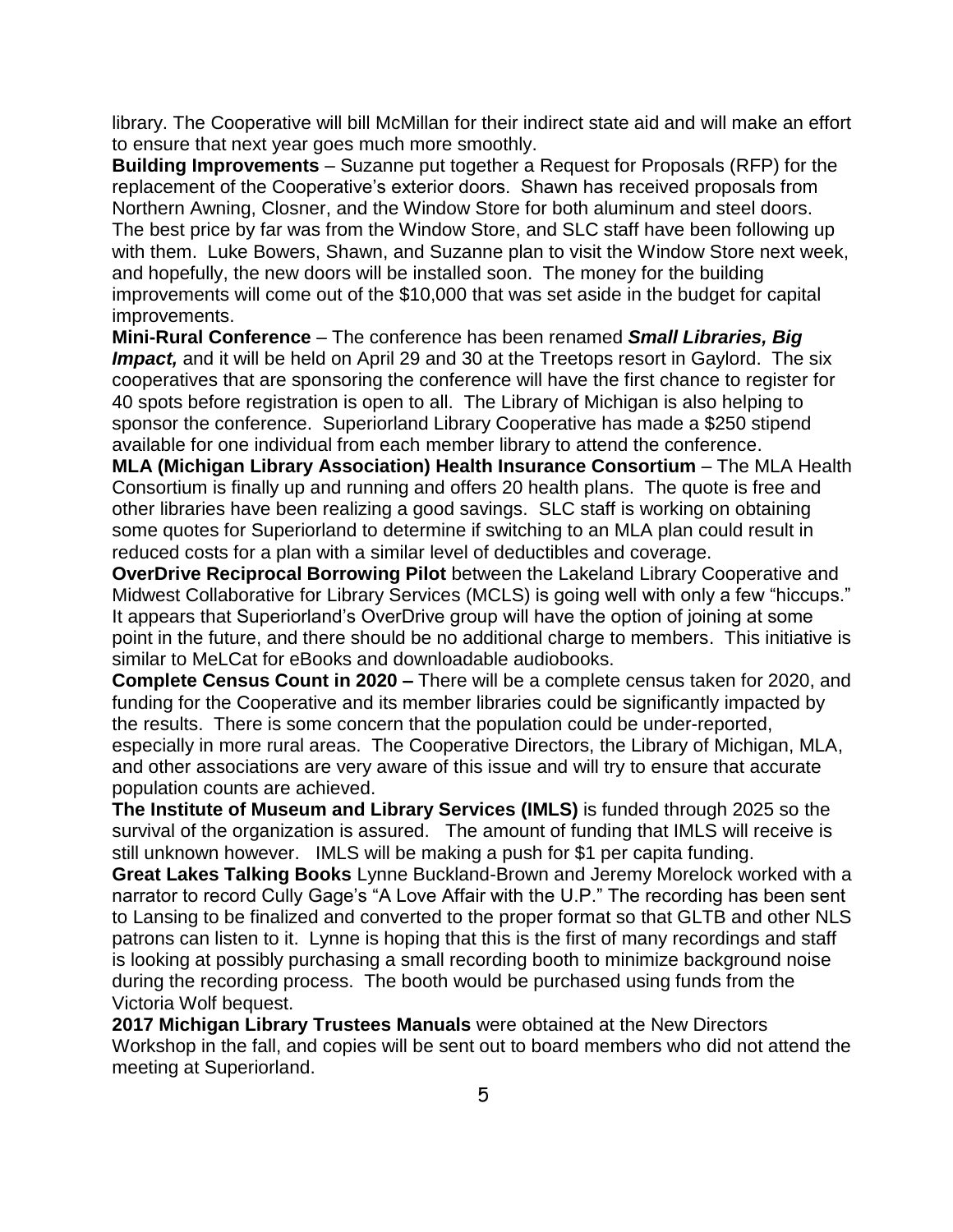**Staff Training from MERS** – MERS representative Tammy Marier visited Superiorland Library Cooperative on February 12<sup>th</sup> and spent about 90 minutes talking to staff about the "MyMers" account options, Defined Contribution Plan, 457 plan, and a new option for setting up an IRA through MERS (that is not sponsored by the Cooperative).

### **COMMITTEE REPORTS**:

Advisory Board of Librarians Report: Megan Buck, the Chair of the Advisory Board of Librarians (ABL) reported. The ABL group met on January 15. Library directors talked about Michigan Humanities grants and learned that the grants are easy to apply for and have a high funding rate. A Policy Committee has been formed and has had one meeting so far. Megan commented that serving on the Policy Committee would not only help the cooperative, but could provide valuable policy-making experience to newer library directors. The ABL group also talked about the upcoming "Small Libraries Big Impact" conference and opportunities for ride and room sharing. The next ABL meeting will be in March.

UPRLC Annual Meeting Committee: Shawn Andary, the Chair of the UPRLC Annual Meeting Committee, reported. The meeting will be held on September 18<sup>th</sup> and 19<sup>th</sup> at the Peter White Public Library. The slogan for this year's conference is "Adapt, Evolve, Lead"; Dillon Geshel, director of the Portage Lake District Library, designed the logo and graphics. Possible keynote speakers have been discussed and Shawn has been working with committee member Lynette Suckow on plans for vendor table set-ups. Committee members are also in the process of checking on food and lodging options, sending out "save the date" announcements, and reviewing the language for the "call for proposals" for breakout sessions.

#### **OLD BUSINESS:**

SLC Personnel Update: Shawn reported that Elijah Donnell was hired in December to fill the part-time Technology Assistant position. Eli has considerable experience with web pages and American Disabilities Act (ADA) web page compliance; she will be helping member libraries assure that their web pages are ADA compliant. Eli has also worked with 3D printers and will be presenting 3D printing demonstrations at a Youth Services Workshop at the Dickinson County Library on March 20. Megan Buck added that the workshop is open to staff from all SLC/UPRLC member libraries and said she would be sending registration details soon. [Note: Megan sent workshop details and registration information to the Listserv on February 21.] Network Administrator Luke Bowers has been doing very well and has been visiting member libraries. Most recently, Luke headed east and visited the Alanson, Curtis Township, Devereaux, and Bayliss public libraries.

#### **NEW BUSINESS:**

Approval of Purchase of Internet Service for the SLC Internet Consortium: Shawn reported that the Superiorland E-Rate Consortium has concluded a qualitative and quantitative evaluation process analyzing bids received from four Internet Service Providers. The quantitative analysis was conducted by SLC's E-Rate consultant; the consultant looked at costs, both one-time and recurring. As a result of that evaluation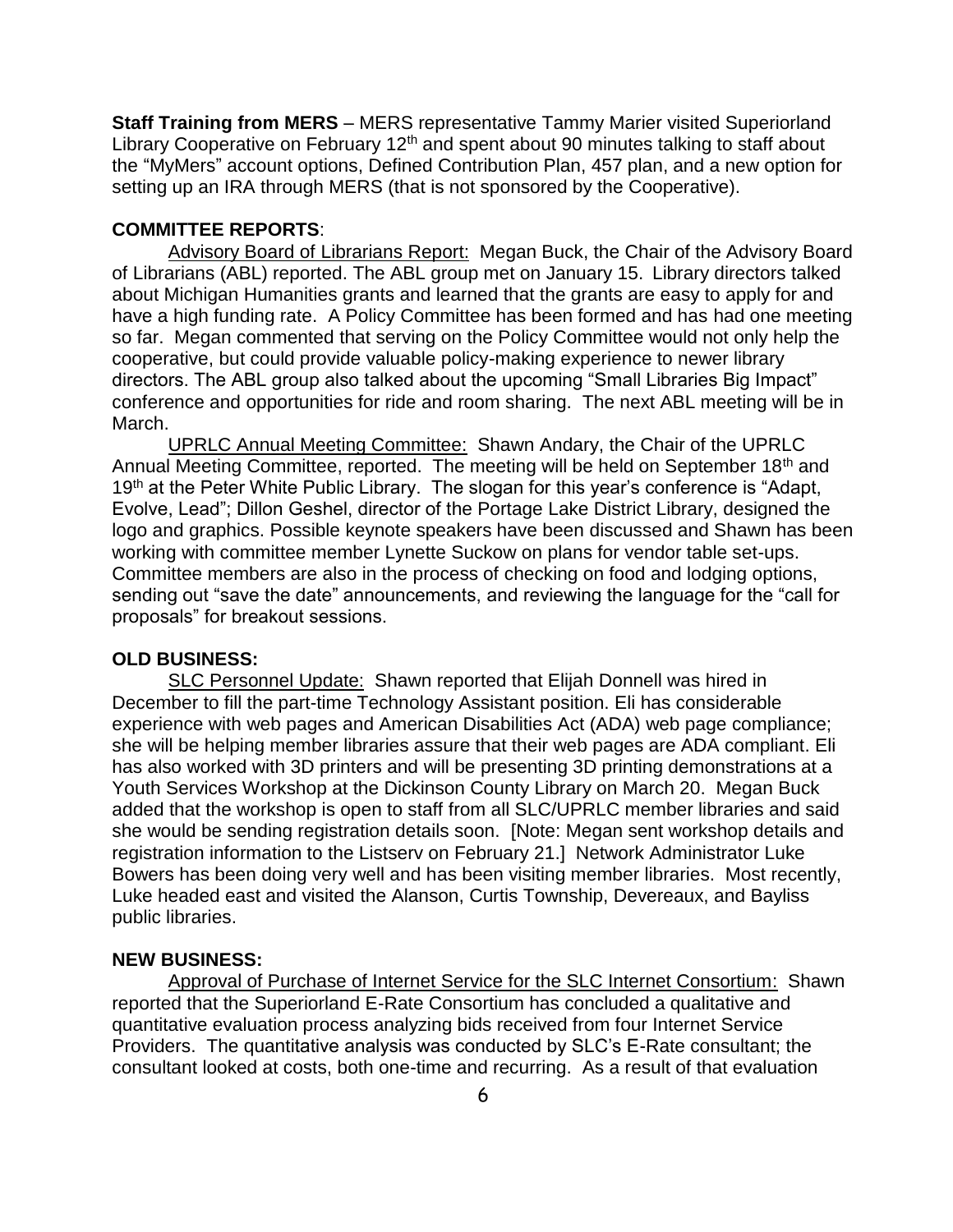process, a contract was awarded to Peninsula Fiber Network. This Internet Service Provider's proposal was the most cost effective solution for five libraries in the Superiorland E-Rate Consortium: Brevort, Curtis, Forsyth, Ishpeming and North Dickinson. Shawn recommended that the Board approve the purchase of internet service from the Peninsula Fiber Network for the five libraries.

Cris Roll MADE A MOTION THAT THE SUPERIORLAND LIBRARY COOPERATIVE BOARD ACCEPTS THE RECOMMENDATION OF ITS DIRECTOR AND AUTHORIZES THE PURCHASE OF DIGITAL TRANSMISSION AND SHARED INTERNET ACCESS FROM PENINSULA FIBER NETWORK FOR THE PERIOD 1 JULY 2019 THROUGH 30 JUNE 2022, WITH UP TO FIVE (5) 1-YEAR VOLUNTARY EXTENSIONS SOLELY AT THE DISCRETION OF THE SUPERIORLAND LIBRARY COOPERATIVE. The motion was seconded by Brad Winnicki, unanimously approved, and carried.

Resolution for New Range Bank Account: SLC currently has a money market account, three certificates of deposit, and a payroll checking account with the Range Bank. In December, Shawn and Pam decided to start using Range Bank for account clearing house (ACH) electronic payroll payments to employees. To use the ACH service at Range, SLC had to open a new checking account; the money market account could not be used for ACH payments. Some additional paperwork and Board authorizations were also required.

Brad Winnicki MADE A MOTION THAT PAM MALMSTEN AND SHAWN ANDARY HAVE THE AUTHORITY TO OPEN ANY DEPOSIT OR SHARE ACCOUNT(S) AT RANGE BANK IN THE NAME OF THE COOPERATIVE AND TO ENDORSE CHECKS AND ORDERS FOR THE PAYMENT OF MONEY OR OTHERWISE WITHDRAW OR TRANSFER FUNDS ON DEPOSIT WITH RANGE BANK; IN ADDITION THE SIGNATURE OF 1 OF THE 2 AUTHORIZED SIGNERS IS REQUIRED FOR ENDORSEMENTS ON ALL ACCOUNTS AT RANGE BANK. The motion was seconded by Pam Adams, unanimously approved, and carried.

Change Date for September Meeting: Shawn reported that the currently scheduled September meeting date conflicts with UPRLC annual meeting; she recommended that the meeting date be changed to the following week—Thursday, September 26, 2019.

Dwight Sunday MADE A MOTION TO CHANGE THE SEPTEMBER MEETING DATE TO SEPTEMBER 26, 2019 [at 11 a.m. eastern]. The motion was seconded by Deb Friedman, unanimously approved, and carried.

### **PUBLIC PARTICIPATION**:

*Library Director Comments*: Barb Bartel reported that the West Iron District Library's SLC Board representative Mary Kay McNamara has resigned and the West Iron board will be appointing Janet Wagner to the SLC Board at its March meeting. Barb added that Janet is a former librarian and has considerable experience working with libraries. Megan Buck said that the Dickinson County Library Board would also likely be appointing a SLC Board member.